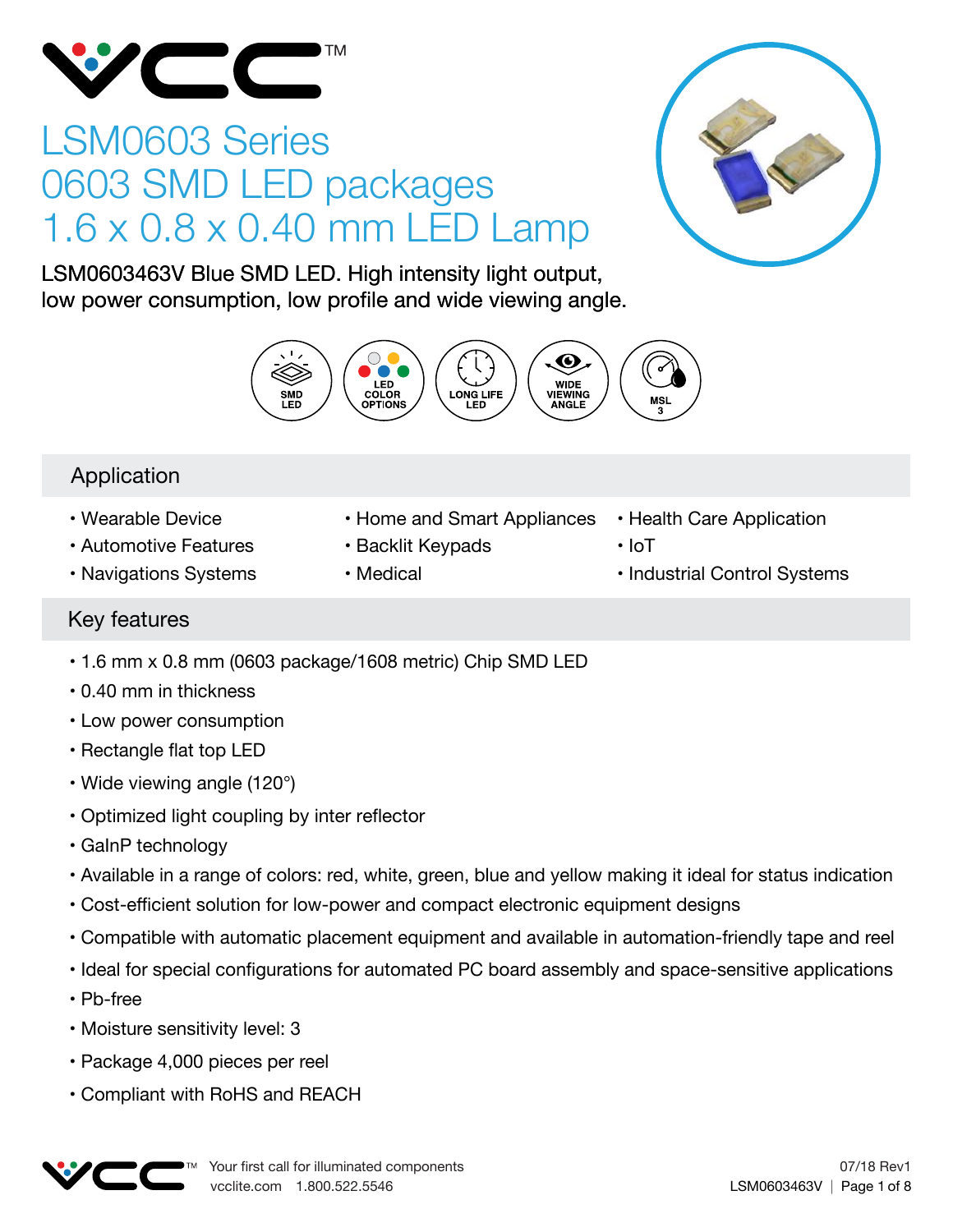### Ordering Data



### Package Dimensions



**Note:** The tolerance unless mentioned is  $\pm$  0.1mm [0.005 in]; Unit=mm [in]

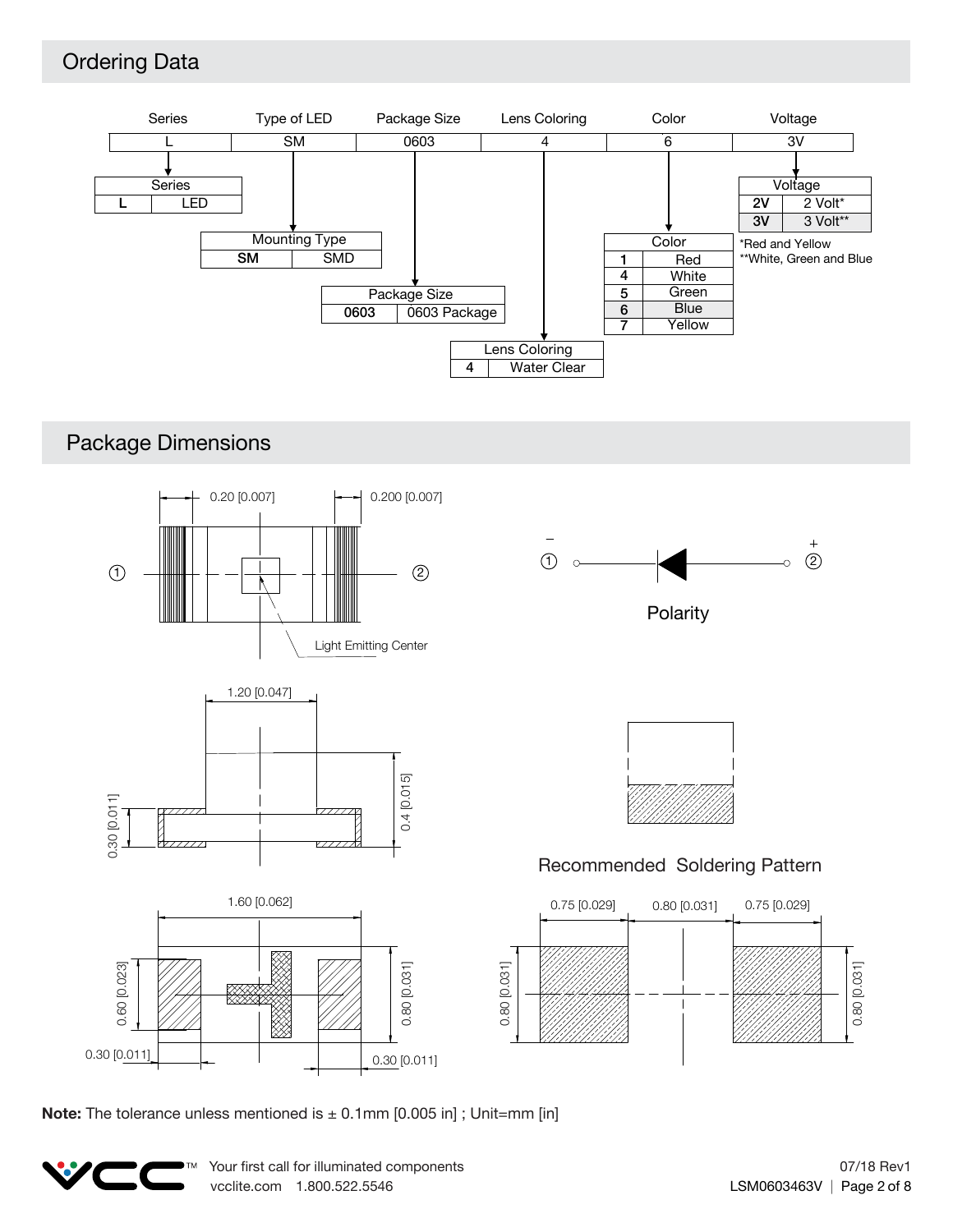### Product Specifications

#### Absolute Maximum Ratings (ta=25˚C)

| Items                                     | Symbol     | Ratings                            | Unit      |  |
|-------------------------------------------|------------|------------------------------------|-----------|--|
| Reverse Voltage                           | VR.        | 5                                  | v         |  |
| <b>Forward Current</b>                    | lf         | 20                                 | mA        |  |
| <b>Operation Temperature</b>              | Topt       | $-40 - +85$                        | °С        |  |
| Storage Temperature                       | Tstg       | $-40$ $-100$                       | °С        |  |
| Electrostatic Discharge (HBM)             | <b>ESD</b> | 2000                               | v         |  |
| Power Dissipation                         | Pt         | 80                                 | <b>MW</b> |  |
| Peak Forward Current<br>(Duty 1/10 @1KHZ) | <b>IFP</b> | 70                                 | MA        |  |
| Soldering Temperature                     | Tsol       | Reflow Soldering: 260°C for 10 sec |           |  |

| Parameter                    | Symbol    | Min                      | Typ. | Max. | Unit | Condition   |
|------------------------------|-----------|--------------------------|------|------|------|-------------|
| Luminous Intensity           | I٧        | 15                       | --   | 25   | mcd  | $IF = 20mA$ |
| Peak Wavelength              | λΡ        | --                       | 469  |      | nm   | $IF = 20mA$ |
| Dominant Wavelength          | λd        | 468                      | ۰    | 470  | nm   | $IF = 20mA$ |
| Spectrum Radiation Bandwidth | Δλ        | --                       | 20   |      | nm   | $IF = 20mA$ |
| <b>Forward Voltage</b>       | VF        | 2.8                      | 3.0  | 3.4  | v    | $IF = 20mA$ |
| Viewing Angle                | θ         |                          | 120  |      | deg  | $IF = 20mA$ |
| <b>Reverse Current</b>       | <b>IR</b> | $\overline{\phantom{0}}$ | ۰    | 5    | uA   | $V_B = 5v$  |

#### **Note:**

- 1. Tolerance of Luminous Intensity ±3%
- 2. Tolerance of Dominant Wavelength ±1nm
- 3. Tolerance of Forward Voltage ±0.03V

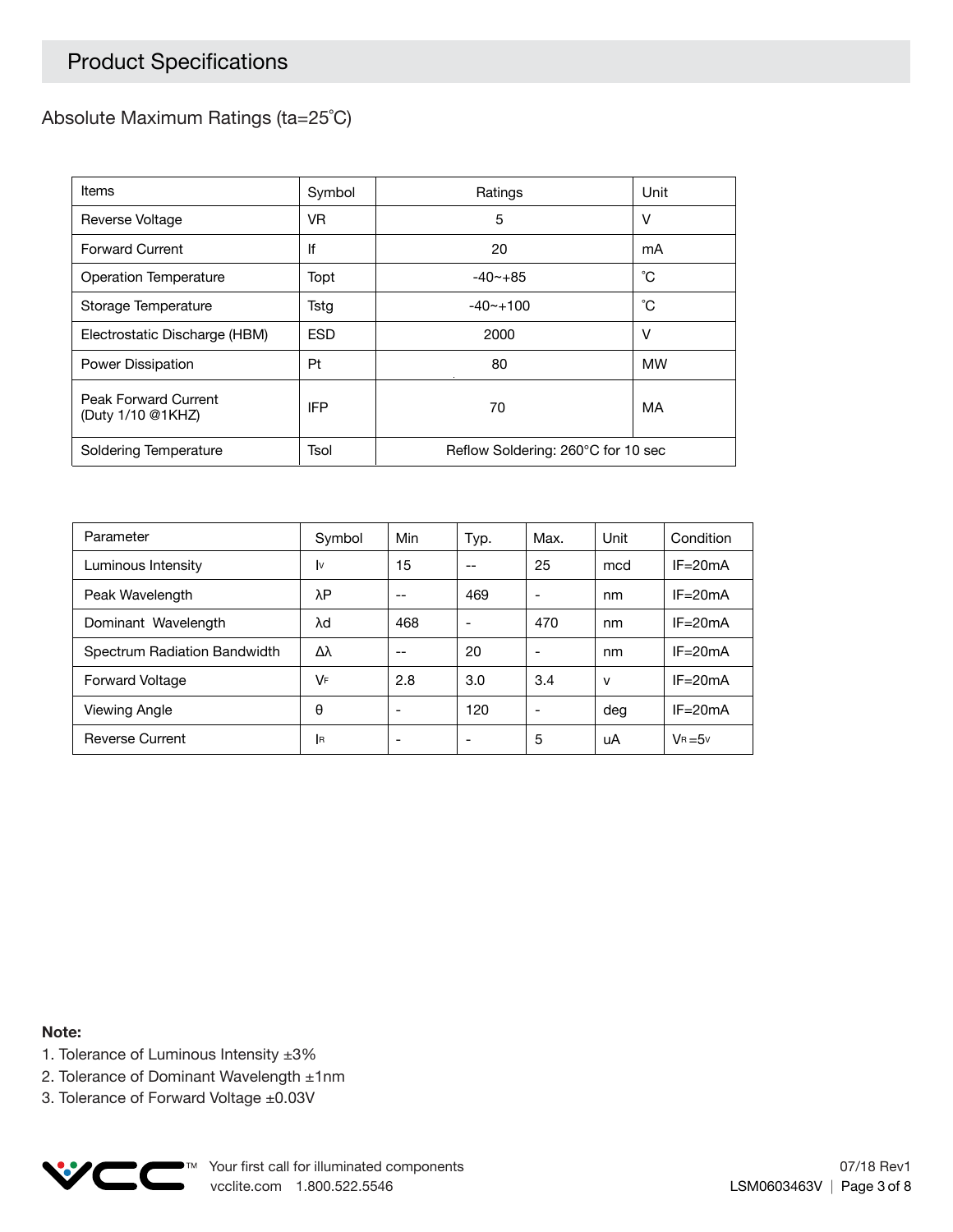Typical Electrical-Optical Characteristics Curves



#### **Luminous Intensity Vs. Ambient Temperature Luminous Intensity Vs. Forward Current**



#### **Forward Current Derating Curve**





#### **Forward Current Vs. Forward Voltage**





#### **Forward Current IF (mA) Radiation Diagram**



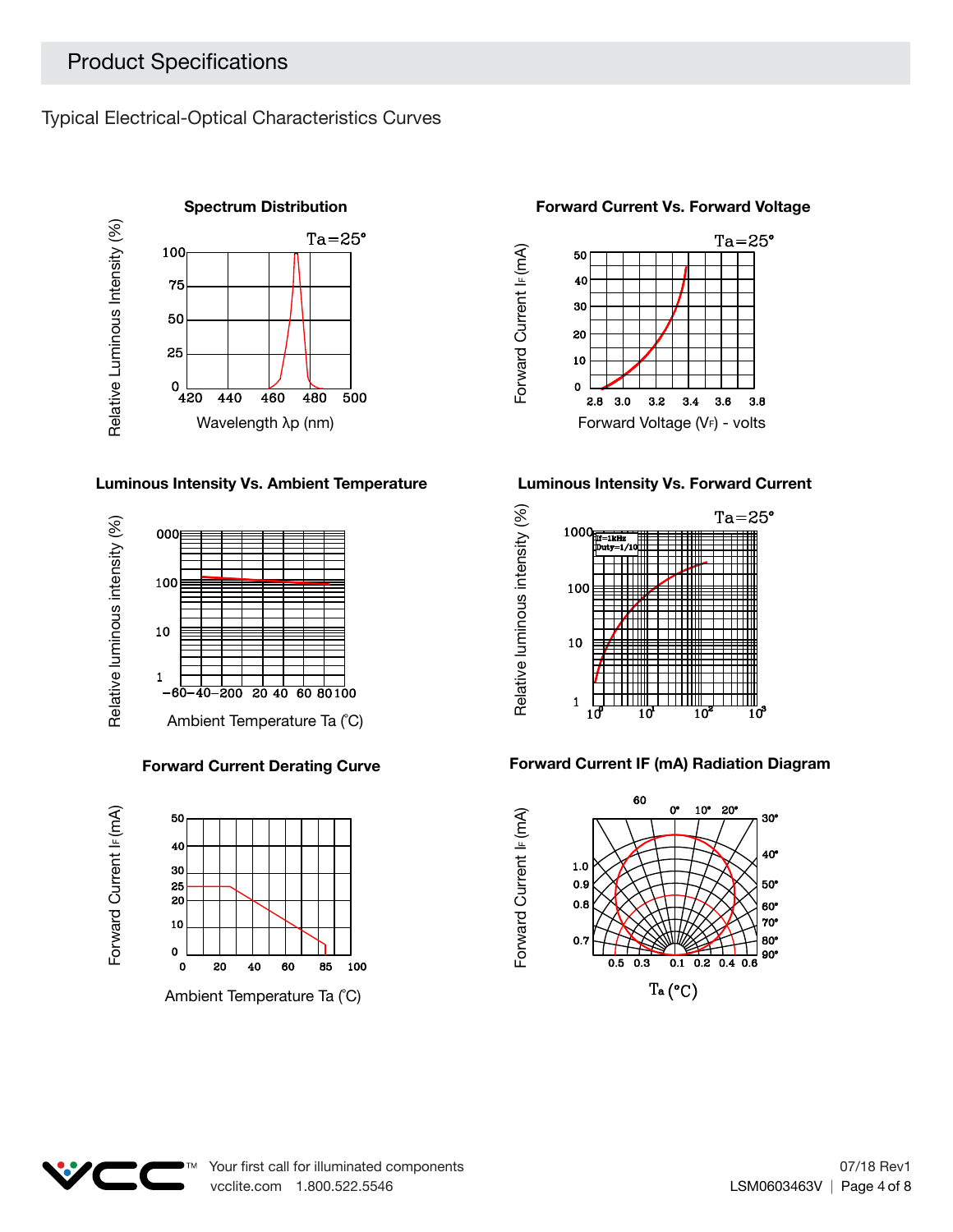The reliability of products shall be satisfied with items listed below. Confidence level: 90%

| No.            | Items                          | <b>Test Condition</b>                                          | Test<br>Hours/Cycles | Sample<br>Size | Ac/Re |
|----------------|--------------------------------|----------------------------------------------------------------|----------------------|----------------|-------|
|                | <b>Reflow Soldering</b>        | Temp: $260 \pm 5^{\circ}$ C                                    | 6 min                | 22 PCS         | 0/1   |
| 2              | Temperature Cycle              | $H: +100^{\circ}C$ 15 min<br>5 min<br>$L: -40^{\circ}C$ 15 min | 300 Cycles           | 22 PCS         | 0/1   |
| 3              | <b>Thermal Shock</b>           | $H: +100^{\circ}$ C 5 min<br>10 sec<br>$L: -10^{\circ}C$ 5 min | 300 Cycles           | 22 PCS         | 0/1   |
| $\overline{4}$ | High Temperature Storage       | Temp: 100°C                                                    | 1000 Hrs             | 22 PCS         | 0/1   |
| 5              | Low Temperature Storage        | Temp:-40°C                                                     | 1000 Hrs             | 22 PCS         | 0/1   |
| 6              | DC Operating Life              | $IF = 20mA$                                                    | 1000 Hrs             | 22 PCS         | 0/1   |
| 7              | High Temperature High Humidity | 85°C/85%RH                                                     | 1000 Hrs             | 22 PCS         | 0/1   |

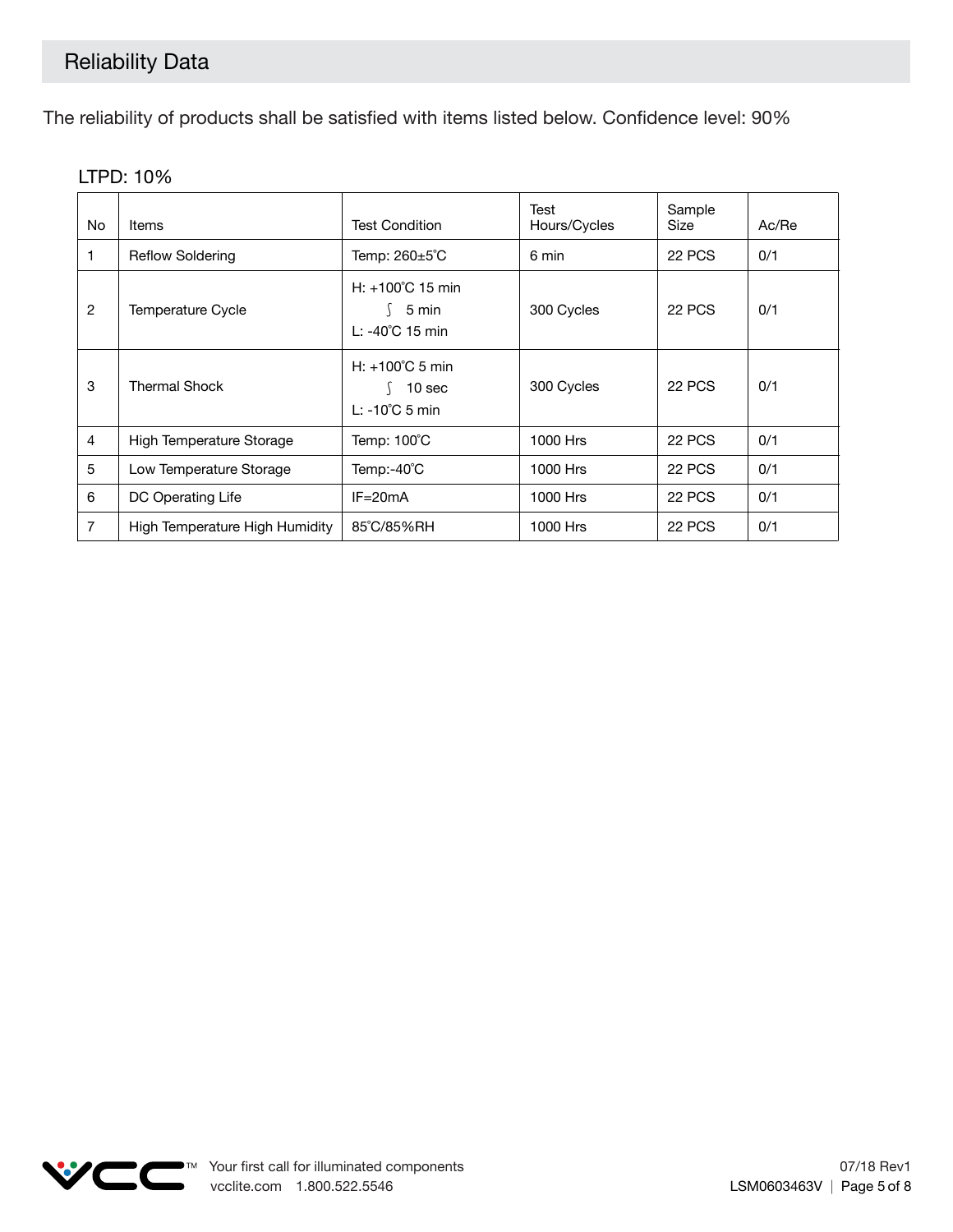### **• Reflow Soldering**

Use the conditions shown in the figure below for PB-Free Reflow Soldering.



• Reflow soldering should not be done more than two times.

- Stress on the LEDs should be avoided during heating in soldering process.
- After soldering, do not handle the product before its temperature drops down to room temperature.

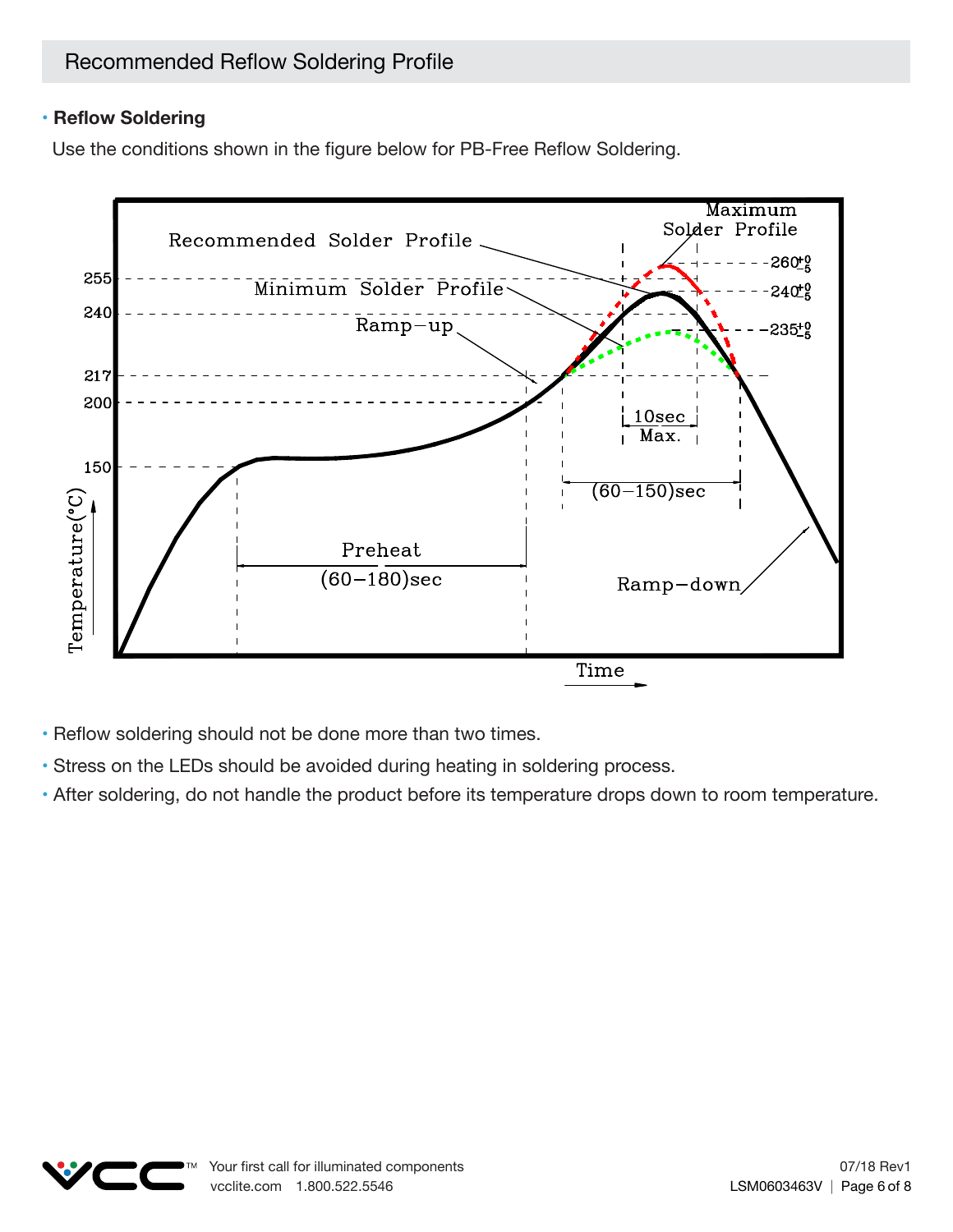#### **• Storage**

Moisture proof and anti-electrostatic package with moisture absorbent material are used, to keep moisture to a minimum.

Before opening the package, the product should be kept at 30°C or less and humidity less than 60%Rh, and be used within a year.

Afer opening the package, the product should be stored at 30°C or less and humidity less than 10%RH, and be soldered within 24 hours. It is recommended that the product be operated at the workshop condition of 30°C or less and humidity less than 60%RH.

If the moisture absorbent material has faded away or the LEDs have exceeded the storage time. Baking should be performed based on the following condition: (60+5C) for 12 hours.

#### **• Static Electricity**

Static electricity or surge voltage damages the LEDs. Damaged LEDs will show some unusual characteristics such as the forward voltage becomes lower, or the LEDs do not light at the low current, even not light.

All devices, equipment, and machinery must be properly grounded. At the same time, it is recommended that wristbands or anti-electrostatic gloves, anti-electrostatic containers be used when dealing with the LEDs.

### Circuit Design Notes

#### **• Design Consideration**

In designing a circuit, the current through each LED must not exceed the absolute maximum rating specified for each LED. In the meanwhile, resistors for protection should be applied, otherwise slight voltage shift will cause big current change, burn out may happen.



#### **• Thermal Design**

Is paramount importance because heat generation may result in the Characteristics decline, such as brightness decreased, Color changed and so on. Please consider the heat generation of the LEDs when making the system design.